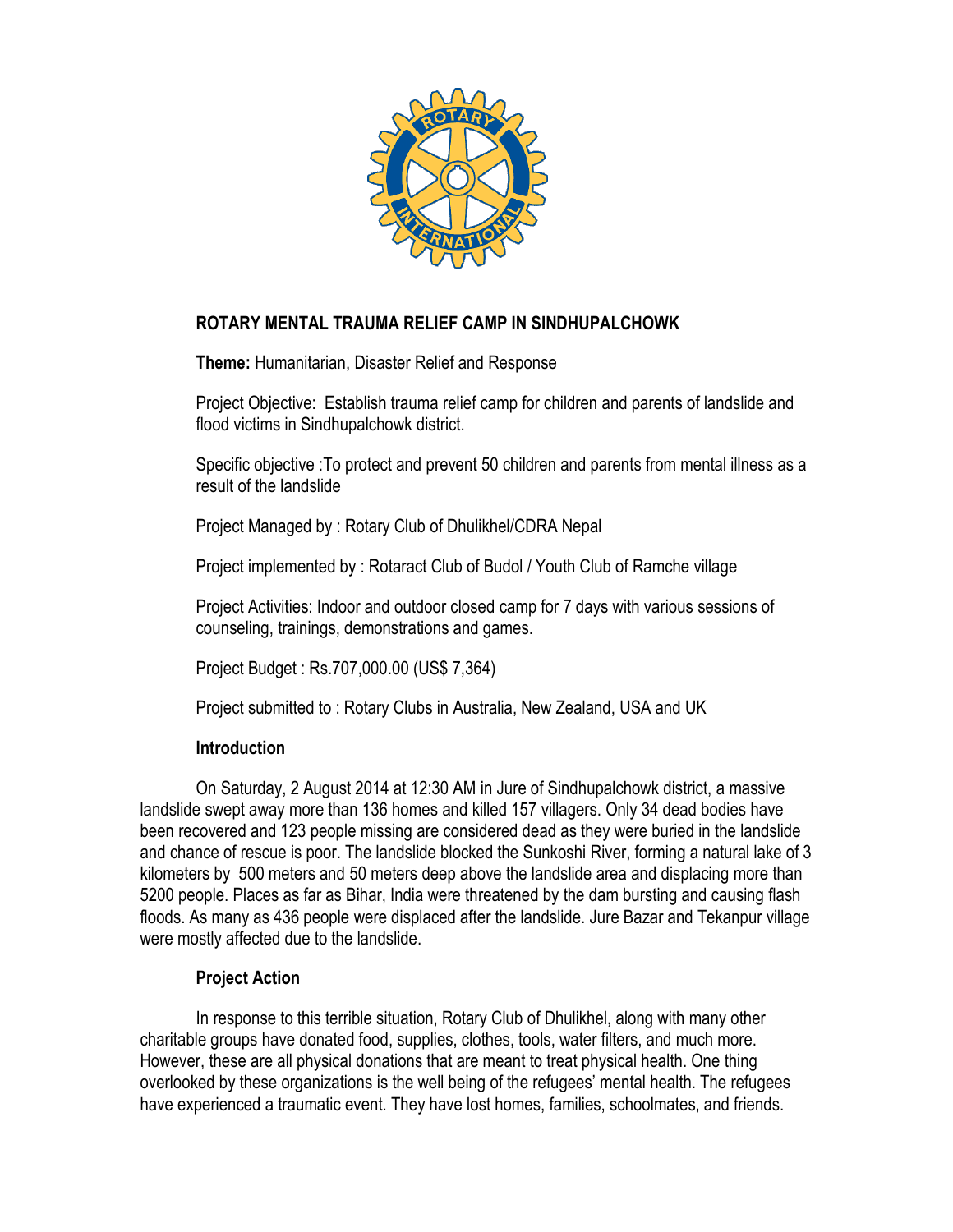Some have helped to recover and identify bodies; others are still processing their massive loss. In a country where mental health is highly stigmatized and not well addressed, it is important that these people receive mental counseling because the government will not provide it. These victims need someone to talk to who will not judge them or label them as "crazy," such as a counselor or psychiatrist. Otherwise, people will bury their distress, confusion, and frustration and never talk about their grief. Burying these intense emotions can lead to depression and other mental illnesses such as Post-traumatic Stress Disorder. The refugees may eventually be well fed and find a new home to settle into, but their mental health, which is just as important as their physical health, will be damaged. Now is the time to address their stress and grief before the pain does long-term damage.

It is suggested that a team of counselors and mental health professionals set up camp in Sindhpalchowk. They will visit the refugees and have sessions where people can talk about their experiences as a group, as well as one-on-one with a professional. These people can procure healing strategies from these counselors and start to express themselves. The health professionals may also evaluate the refugees to see if they are showing early signs of a mental illness. It is better to start treating a mental illness early so that the patient will not be in pain for long or develop a mental illness that will harm them later in life.

Children especially need this counseling. They may not understand why everyone around them is sad, why some of their friends are missing, and why they cannot return to their homes. The landslide destroyed the local school, Bansanghu Secondary School. 31 of its students and some of the teachers were killed as well. The remaining 61 students of the original 177 are receiving counseling by one counselor, provided by the Save the Children organization. However, this single counselor is not enough to handle the stress of all these children, as well as the rest of the refugees. Having someone talk to connect to these people and help them understand these tough times will help them avoid problems later in life. It is hoped that setting up a mental health camp will preserve the refugees' mental health.

In this 7-day health camp, it is also planned to have vocational trainings and activities to keep the children busy. Refugees will be brought in from the area, given temporary housing, food, and information. There are targeted to be 50 students and parents in one camp session. Every day, there will be a program on mental health, counseling, and vocational trainings. Children will be occupied with games and taught a dance so that on the last day, there will be a celebratory performance. After this health camp, refugees will be able to understand and treat their grief. They will have the resources to seek help if they continue to have mental health problems, and they will know that there are people out there who can help them recover. By providing trainings, this health camp gives refugees the confidence to begin working and make an income to support their families. This confidence boost will not only help them financially, but also mentally as they begin to rebuild their lives after these traumatic events.

**Project Team :** The project will establish a temporary mental relief center in Ramche village and hire professional counselors, mental health experts, a yoga instructor, and a game teacher everyday for two, 4 hour sessions (a total of 8 hours per day of sessions). The sessions will be conducted in different topics to relieve victims' mental pain from the landslide and flood. Food and refreshments will be served during camp days.